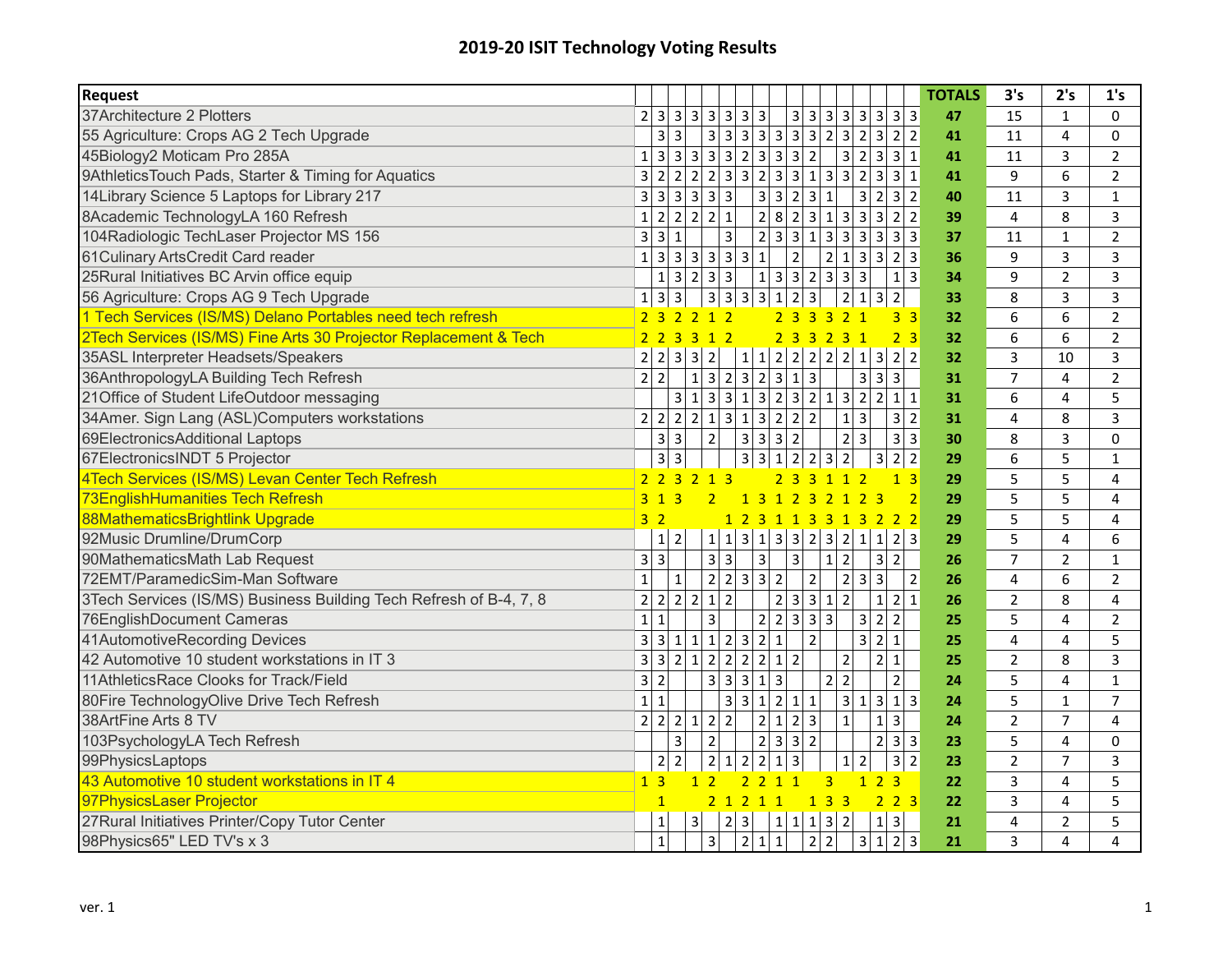## **2019‐20 ISIT Technology Voting Results**

| 12AthleticsThree iPads/Kiosk Athletic Training Room             | 3               | $1\vert$       | $\overline{2}$                                     | 3 1 1 1 3 2                                  |                               |                           |                         |                     |                | 2 1              |                                                    |                         | $1\vert$                               | 21             | 3              | 3              | 6              |
|-----------------------------------------------------------------|-----------------|----------------|----------------------------------------------------|----------------------------------------------|-------------------------------|---------------------------|-------------------------|---------------------|----------------|------------------|----------------------------------------------------|-------------------------|----------------------------------------|----------------|----------------|----------------|----------------|
| 106 Radiologic Tech Apperson Data Scanner                       |                 | 3 2            | $1 \overline{\smash{3}}$                           |                                              |                               |                           | $\overline{2}$          |                     | $\mathbf 2$    |                  | $\overline{2}$<br>2                                | $1\vert$                | $\overline{2}$<br>$1\overline{ }$      | 21             | $\overline{2}$ | 6              | 3              |
| 39 Art Fine Arts Tech and Connectivity in FA 20,23,28           | 2               | $\overline{2}$ | 2 2 1                                              |                                              | $\overline{2}$                | $\mathbf{1}$              |                         | $1 \vert 2 \vert 2$ |                |                  | $\overline{2}$                                     |                         | $1\vert 1$                             | 21             | $\mathbf 0$    | 8              | 5              |
| 7McCrowLA Bldg 109,110,111,114, 203, 217, 218, 221, 223         |                 |                | 3                                                  |                                              | 2 3                           |                           |                         |                     | 3 <sup>1</sup> | $3 \overline{3}$ | $1\vert$                                           | $\overline{2}$          |                                        | 20             | 5              | $\overline{2}$ | $\mathbf{1}$   |
| 95PhilosophyIndex Access                                        | 3 <sup>l</sup>  | $\mathbf{1}$   |                                                    |                                              | $\mathbf 1$                   | 3 3                       | $1\vert 1$              |                     |                |                  | $\overline{\mathbf{3}}$                            | $\overline{\mathbf{3}}$ | $\mathbf 1$                            | 20             | 5              | 0              | 5              |
| 94PhilosophyWireless Present Clicker                            |                 | $3 \mid 3$     |                                                    | $1\vert$                                     | $\mathbf 1$                   | $3 \overline{\smash{)}2}$ |                         |                     | $\overline{2}$ | $\overline{2}$   |                                                    | $1\vert$                | $\mathbf 1$<br>$1\overline{ }$         | 20             | 3              | 3              | 5              |
| 10AthleticsScoreboards for Baseball/Softball                    | 3 <sup>1</sup>  | 1              |                                                    |                                              | $1 \vert 3 \vert 1 \vert$     |                           | 3 1                     |                     |                | $\overline{2}$   | $\mathbf 1$<br>2                                   |                         | $\mathbf 1$                            | 19             | $\overline{3}$ | $\overline{2}$ | 6              |
| 40ArtConnectivity FA rooms                                      | $1\vert$        | $1\vert$       | $\overline{2}$                                     | 1 2                                          |                               | 3 <sup>1</sup>            |                         | $1 \ 2 \ 1$         |                | $\overline{2}$   |                                                    | $1\vert$                | $\mathbf 1$<br>$1\overline{ }$         | 19             | $\mathbf 1$    | 4              | 8              |
| 107SociologyLA Tech Refresh                                     |                 |                |                                                    | $\overline{3}$                               |                               | $2\overline{2}$           |                         | $1\vert$            | $\overline{2}$ |                  | $\mathbf{1}$                                       | $1 \vert 3 \vert$       | 3                                      | 18             | 3              | 3              | 3              |
| 5Tech Services (IS/MS) Indoor Theater Tech Refresh of Projector | 2 <sub>1</sub>  | $\mathbf 1$    |                                                    | 2 1 3                                        |                               |                           |                         | 2 2 3               |                | $\vert$ 1        |                                                    |                         | $\mathbf 1$                            | 18             | $\overline{2}$ | 4              | 4              |
| 68ElectronicsNetwork Printer                                    |                 | 3 <sup>1</sup> | $\mathbf 1$                                        |                                              |                               | $3 \mid 2$                |                         |                     |                | 3 <sup>1</sup>   |                                                    |                         | $2 \mid 1$<br>$\overline{2}$           | 17             | 3              | 3              | $\overline{2}$ |
| 85Manufacturing TechHAAS Lathe                                  |                 |                | 2 1 1                                              |                                              |                               |                           | $\overline{2}$ 1 2 2    |                     |                |                  | 3 <sup>1</sup><br>$\mathbf 1$                      | $\overline{2}$          |                                        | 17             | $\mathbf 1$    | 5              | 4              |
| 87MathematicsSmartboard Technology                              |                 | $3 \mid 2$     |                                                    |                                              | $\mathbf{1}$                  | $\overline{\mathbf{3}}$   | $\mathbf{1}$            |                     |                | $\overline{2}$   | 2 <sup>1</sup>                                     | $\vert$ 1               | $\mathbf{1}$                           | 16             | $\overline{2}$ | 3              | 4              |
| 48ChemistryLaptop Computers (3)                                 | $\overline{3}$  |                | $\overline{2}$                                     | 2 2 2 2                                      |                               |                           |                         | $\mathbf 1$         |                |                  | $\mathbf{1}$<br>$1\vert$                           |                         |                                        | 16             | $\mathbf 1$    | 5              | 3              |
| 75EnglishLaptops & Cart                                         | 3 <sup>1</sup>  | 1              | $\mathbf{1}$                                       | $\mathbf 1$                                  |                               |                           | 2 2                     |                     |                |                  | $\mathbf{1}$<br>$1\vert$                           |                         | 3                                      | 15             | $\overline{2}$ | $\overline{2}$ | 5              |
| 60Culinary Arts30 Laptop Cart                                   | $1\overline{ }$ | 1              |                                                    | 1 3 2 2 1                                    |                               |                           |                         |                     |                |                  |                                                    |                         | $\overline{2}$<br>$\overline{2}$       | 15             | $\mathbf{1}$   | 4              | 4              |
| 13Athletics3 laptops for athletics administration               | $\overline{2}$  | $\mathbf{1}$   |                                                    | 2 1 1 1 13                                   |                               |                           |                         |                     |                | $1 \vert 1$      |                                                    |                         | $\mathbf{1}$                           | 15             | $\mathbf 1$    | $\overline{2}$ | 8              |
| 102PsychologyComputer Lab                                       |                 |                |                                                    | $\overline{2}$                               | $\mathbf 1$                   |                           | 2 3                     |                     |                |                  |                                                    |                         | $\overline{\mathbf{3}}$<br>$\mathsf 3$ | 14             | 3              | $\overline{2}$ | $\mathbf{1}$   |
| 96PhilosophyiPad Pros & Apple Pencil                            |                 | $\overline{2}$ |                                                    | $\overline{1}$ $\overline{3}$ $\overline{3}$ |                               |                           | $\mathbf{1}$            |                     |                |                  | $\mathbf{1}$                                       |                         | 2 <br>$\mathbf 1$                      | 14             | $\overline{2}$ | $\overline{2}$ | 4              |
| 6McCrowLA 221 + 1 Lab                                           |                 |                |                                                    | 2 1 2                                        |                               |                           |                         |                     | $\overline{2}$ | $\vert$ 2        | $\overline{\mathbf{3}}$<br>$\overline{\mathbf{c}}$ |                         |                                        | 14             | $\mathbf 1$    | 5              | $\mathbf{1}$   |
| 33College Safety Office4 iPads for office                       | $\overline{2}$  |                | $\overline{2}$                                     | 3 2                                          |                               |                           |                         | $\mathbf 1$         |                |                  | $1\overline{2}$                                    |                         | $\mathbf 1$                            | 14             | $\mathbf 1$    | 4              | 3              |
| 66EducationWebcams & headsets                                   |                 |                | $\overline{\mathbf{3}}$<br>$\overline{\mathbf{3}}$ |                                              | $\mathbf{1}$                  |                           |                         |                     | $\mathbf{1}$   | $\overline{3}$   |                                                    | $\mathbf 2$             |                                        | 13             | 3              | $\mathbf{1}$   | $\overline{2}$ |
| 100PhysicsSE Tech Refresh                                       |                 | $\overline{2}$ |                                                    | $\mathbf{1}$                                 |                               | $\mathbf{1}$              |                         | 3 1                 |                |                  |                                                    | $\overline{3}$          | $\overline{2}$                         | 13             | $\overline{2}$ | $\overline{2}$ | 3              |
| 51CommunicationLED TV's for Classrooms                          |                 |                | $\mathbf 1$<br>$\mathbf{1}$                        |                                              | $\mathbf{1}$                  |                           |                         | $\mathbf 1$         |                |                  | 3<br>2                                             | $\mathbf{1}$            | $\overline{3}$                         | 13             | $\overline{2}$ | $\mathbf{1}$   | 5              |
| 58Agriculture: Mech. AgSoftware & Safety Train                  | $\mathbf{1}$    |                | $\mathbf{1}$<br>$\overline{2}$                     |                                              | 3 <sup>1</sup>                |                           |                         |                     |                | $\overline{2}$   | $\overline{2}$                                     | $\overline{2}$          |                                        | 13             | $\mathbf{1}$   | 4              | $\overline{2}$ |
| 15Maintenance & OpsEvent Software                               | $\overline{2}$  |                | 3                                                  |                                              | $\mathbf 1$                   |                           |                         |                     | $\overline{2}$ | 1                | $\mathbf{1}$                                       | $\mathbf 2$             | $\mathbf 1$                            | 13             | $\mathbf{1}$   | 3              | 4              |
| 91 Music Live Sound Needs                                       |                 | $1\vert$       | $\mathbf 1$                                        |                                              | $\mathbf 1$                   | $\mathbf{1}$              | $\overline{2}$          |                     | $\mathbf{1}$   |                  | $\mathbf{1}$                                       | $1\vert$                | 3<br>$1\vert$                          | 13             | $\mathbf{1}$   | $\mathbf{1}$   | 8              |
| 81Health EducationAV System Team Room                           |                 |                | $\mathbf{1}$                                       |                                              | $\overline{2}$<br>$\mathbf 1$ |                           | $\overline{\mathbf{3}}$ | $1\vert$            | $\mathbf 1$    |                  |                                                    | $\overline{\mathbf{c}}$ | $\mathbf{1}$                           | 12             | $\mathbf{1}$   | $\overline{2}$ | 5              |
| 54Computer ScienceHD Projectors for 2, 5, 11                    |                 |                |                                                    |                                              |                               | 1 <sub>3</sub>            |                         | 112                 |                |                  |                                                    | $\overline{2}$          | $\overline{1}$                         | 11             | $\mathbf{1}$   | $\overline{2}$ | 4              |
| 22Health & WellnessUbiDuo Units                                 | 2 <sup>1</sup>  |                | 1 <sub>3</sub>                                     |                                              |                               |                           |                         |                     |                |                  | 1 1 2 1                                            |                         |                                        | 11             | $\mathbf{1}$   | $\overline{2}$ | 4              |
| 23Outreach & Early 2 Laptops                                    |                 |                | 222                                                |                                              |                               |                           |                         | 2 <sup>1</sup>      |                | $\mathbf{1}$     | 1 <sub>1</sub>                                     |                         |                                        | 11             | $\Omega$       | 4              | 3              |
| 16Marketing & PRCamera & Lens                                   | 1               |                | 2 <sub>2</sub>                                     | $\overline{2}$                               |                               |                           |                         |                     |                | $\mathbf{1}$     | $\mathbf{1}$                                       |                         | $\overline{2}$                         | 11             | $\Omega$       | 4              | 3              |
| 49Child DevelopmentFACE 12 Tech Update                          | $\mathbf{1}$    |                |                                                    |                                              |                               |                           |                         |                     | 3              | $\vert$ 3        | $\overline{2}$                                     |                         | $\mathbf 1$                            | 10             | 2              | $\mathbf{1}$   | $\overline{2}$ |
| 20Office of Inst. EffectiveTableau Server                       |                 |                | 3                                                  |                                              |                               |                           |                         |                     |                |                  | 1 1 2 2 1                                          |                         |                                        | 10             | $\mathbf{1}$   | $\overline{2}$ | 3              |
| 29CounselingLaser Jet Printers                                  | 2 <sup>1</sup>  |                | $\overline{3}$<br>$\mathbf{1}$                     |                                              | $\overline{2}$                |                           |                         |                     |                |                  | $\mathbf{1}$                                       |                         |                                        | 10             | $\mathbf{1}$   | $\overline{2}$ | 3              |
| 26Rural Initiatives Internet RFK High                           |                 |                | $\mathbf 1$                                        |                                              | $\overline{3}$                |                           | 1 2 1                   |                     | $\frac{1}{2}$  | $\mathbf{1}$     |                                                    |                         |                                        | 10             | $\mathbf{1}$   | $\mathbf{1}$   | 5              |
| 19Office of Inst. EffectiveAssessment Tool                      |                 |                | 3                                                  |                                              |                               |                           |                         |                     | $1\quad1$      |                  |                                                    | 3 <sup>1</sup>          |                                        | $\overline{9}$ | $\overline{2}$ | 0              | 3              |
| 28Student SuccessDigital Marquee                                |                 |                | $1\quad1$                                          |                                              | 3 <sub>1</sub>                |                           |                         |                     |                |                  | 3                                                  |                         |                                        | 9              | $\overline{2}$ | $\Omega$       | 3              |